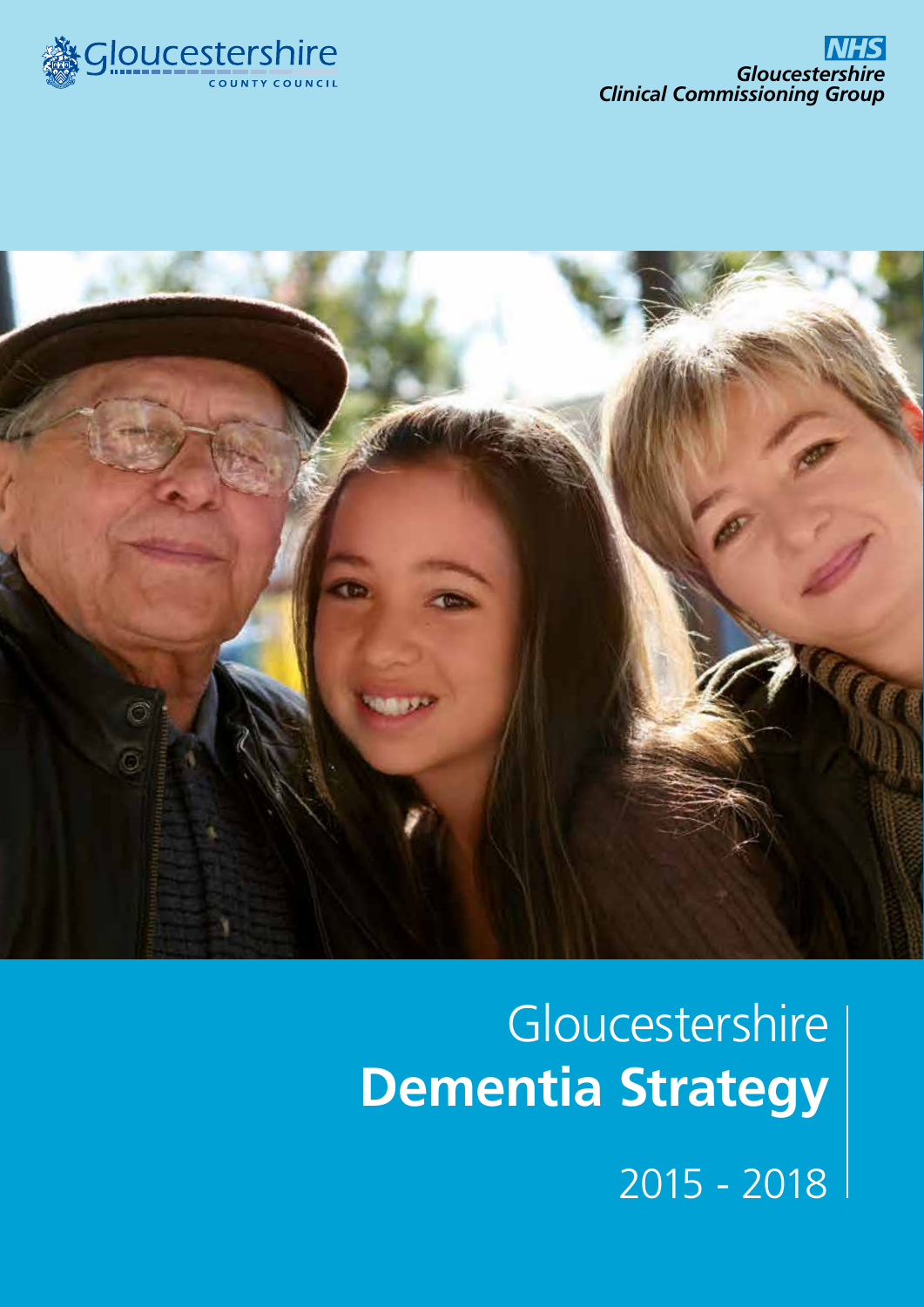### **Introduction**

Welcome to the Winter 2015 edition of the Gloucestershire Dementia Strategy 2015 - 2018.

The approach to dementia in Gloucestershire continues to go from strength to strength. Of our local population predicted to be living with dementia, we have increased the rate of diagnosis from 32% in 2007 to 66% in April 2015. We have made significant progress in challenging the stigma around dementia, helping to create more engaged, supportive and caring communities in Gloucestershire.

This has encouraged people with concerns about memory loss to come forward earlier, enabling access to timely diagnosis and earlier access to treatment and support. However, we are not complacent and we know that there is much to do for our vulnerable residents and their carers.

Our refreshed three year dementia strategy for 2015 - 2018 aims to ensure that we consistently deliver high quality, safe care that focusses on the needs of people living with dementia and their carers. To achieve this, and to continually improve services, we will need to secure a continued commitment to co-production and collaboration between those living with dementia and those delivering health, social care, community and voluntary services.

We believe this is achieved through openness, transparency and candour and our actions and behaviours must be congruent with our stated values and goals in providing consistently high standards of care for people with dementia and their carers.



*Left* Dr Hein le Roux, GP Clinical Lead for Dementia, NHS Gloucestershire Clinical Commissioning Group

*Right* Dr Martin Ansell, Older Age Consultant Psychiatrist, 2 gether NHS Foundation Trust



*Left* Margaret Willcox OBE, Commissioning Director: Adults and DASS, Gloucestershire County Council

*Right* Mary Hutton, Accountable Officer NHS Gloucestershire Clinical Commissioning Group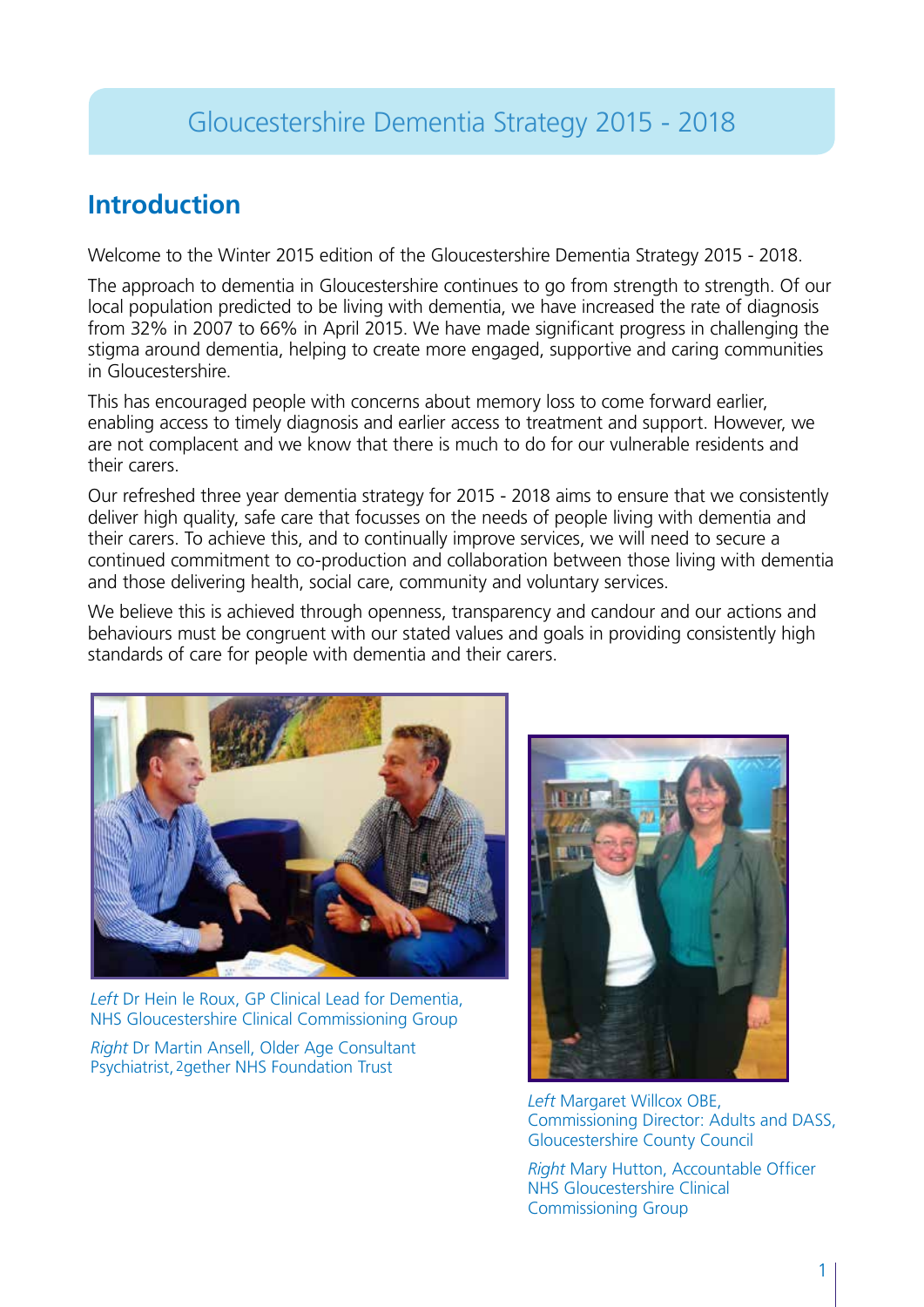## **Contents**

| <b>Executive Summary</b>        |    |
|---------------------------------|----|
| Local and National Context      |    |
| Principles and Values; 5 themes | 8  |
| Programmes of Work              | 10 |
| Appendix 1                      | 12 |
| Contributors                    | 13 |

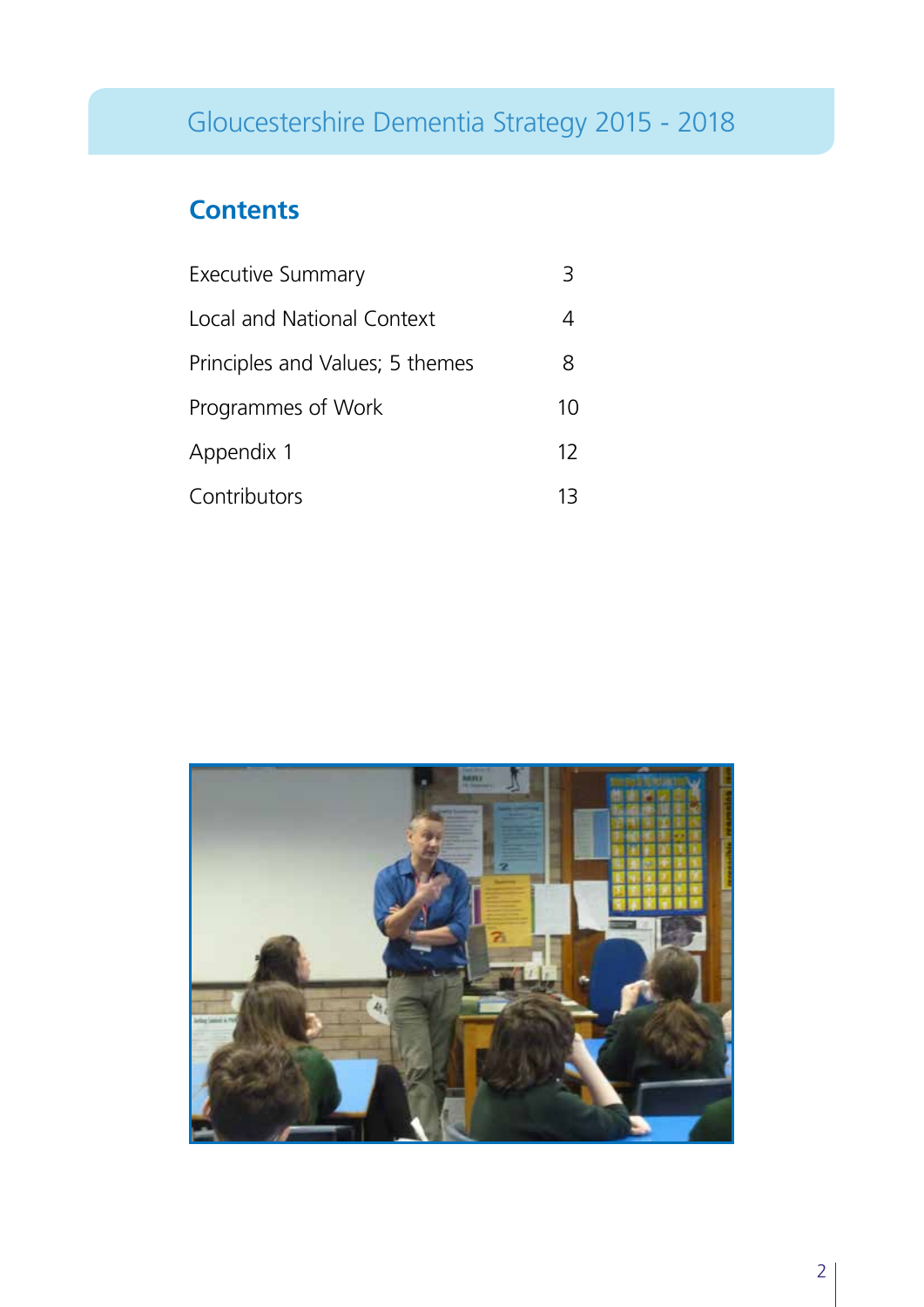### **Executive Summary**

Since the publication of the National Dementia Strategy in 2009, Gloucestershire Clinical Commissioning Group (CCG) and the Gloucestershire County Council (GCC) have combined a commitment of joint resources with a partnership approach to improve the local health and social care response to dementia.<sup>1</sup>

Dementia is recognised as a long term condition that has a physical and mental health cost for the person with dementia and their carer/family, as well as wider social and economic implications for health and social care provision against the context of a growing ageing population.

This strategy builds on the actions developed as the local response to the National Dementia Strategy and anticipates the impact of the recently published *Prime Minister's Challenge on Dementia 2020* (DoH 2015). This strategy has 5 themes: 2

- **1. Dementia is everyone's business**
- **2. People living with dementia are engaged, involved and informed**
- **3. The person living with dementia and their carer/family are the key focus**
- **4. Dementia is a long term condition, ranging from prevention to end of life**
- **5. Ensuring that the county workforce has the right skills and knowledge**



DoH, 2009. Living Well with Dementia: a national strategy 1 https://www.gov.uk/government/uploads/system/uploads/attachment\_data/file/168220/dh\_094051.pdf <sup>2</sup> DoH, 2015. Prime Minister's Challenge on Dementia 2020

https://www.gov.uk/government/uploads/system/uploads/attachment\_data/file/414344/pm-dementia2020.pdf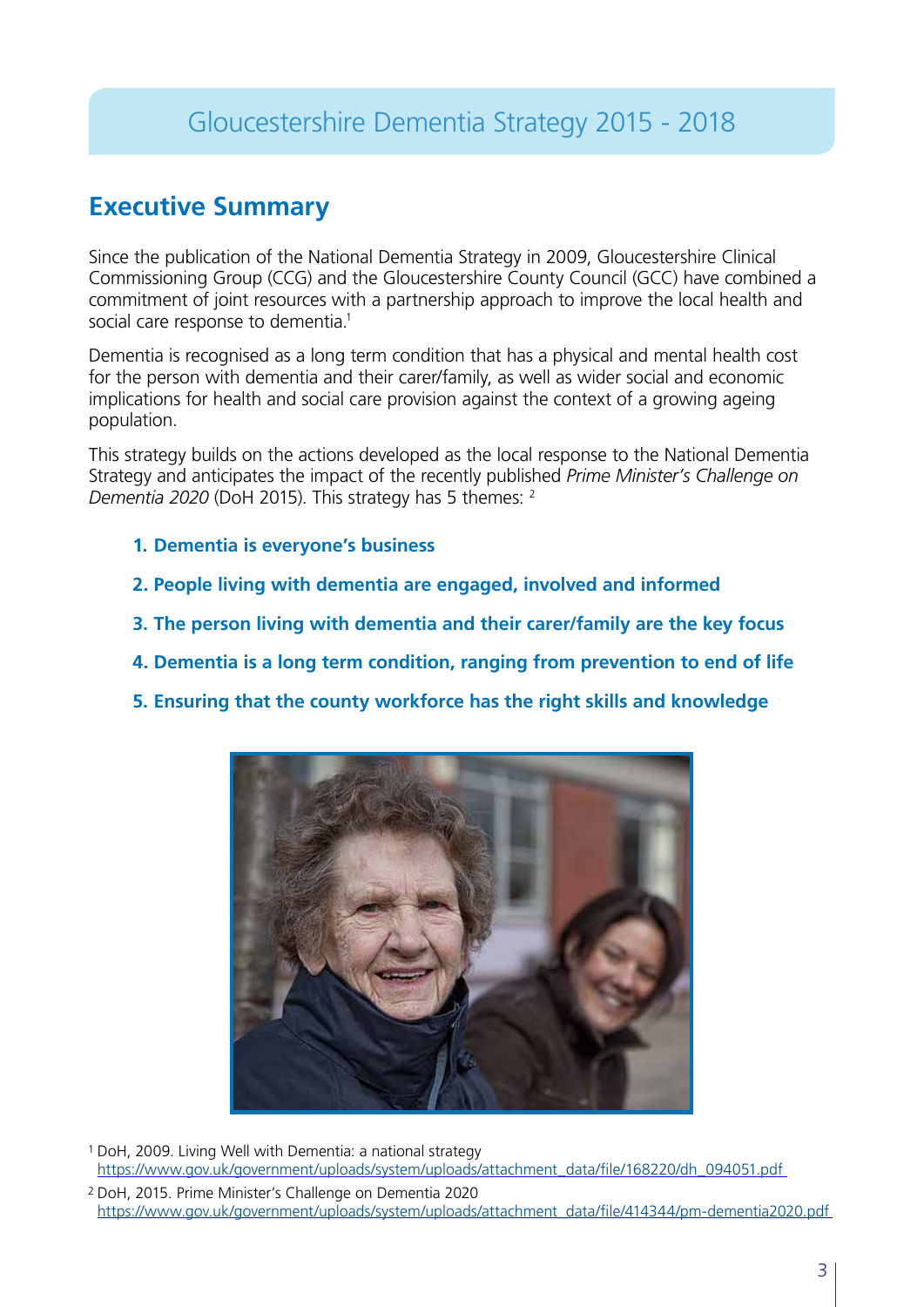### **Local and National Context**

Since the publication of the National Dementia Strategy in 2009, the Gloucestershire Clinical Commissioning Group (CCG) and the Gloucestershire County Council (GCC) have combined a commitment of joint resources with a partnership approach to improve the local health and social care response to dementia.

Dementia is recognised as a long term condition that has a physical and mental health cost for the person with dementia and their carer/family, as well as wider social and economic implications for health and social care provision against the context of a growing ageing population.

There are approximately 850,000 people living with dementia in the UK – the associated care and treatment costs the economy £23 billion a year. By 2040, the number of people with dementia is expected to double whilst the costs will treble (Dementia UK, 2007). It is estimated that by 2025 in Gloucestershire, there will be 12,000 people living with dementia costing the local economy an estimated £345 million a year.

Alongside this human cost, dementia has major implications for health and care services. One in four people in acute hospital beds has dementia, as do 40% of acute admissions in those over 75. Two thirds of long-term care residents have dementia and this figure is repeated for those receiving statutory social services. Dementia is often incidental to other acute or long-term conditions, causing complications and poorer outcomes.

> *'Whilst Gloucestershire is one of the healthiest counties in England, the proportion of older people is above the national average and increasing and this trend is expected to continue. According to the Office for National Statistics (ONS) 2010-based projections, Gloucestershire will have 78,300 more residents aged 65 years and over in 2035 than in 2010, an increase of just over 70%. Numbers are projected to increase steadily throughout this period. Over 65s will account for well over a quarter (28.4%) of the County's population at 2035, compared to less than a fifth (18.9%) at 201***0'**

**Your Health Your Care NHS Gloucestershire Clinical Commissioning Group, 2013**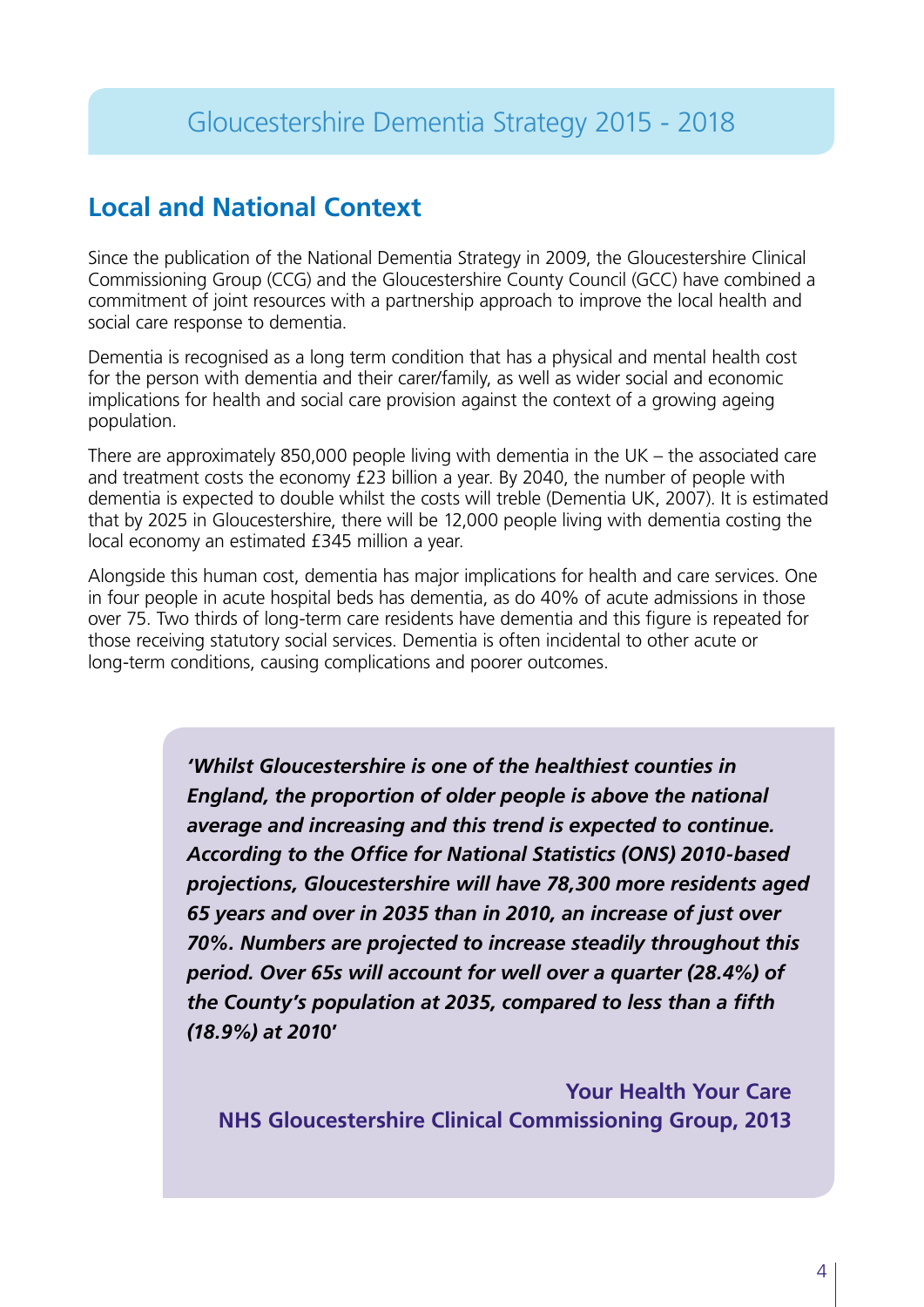**Figure 1: Projected rise in the number of older people in Gloucestershire up to 2035** 



#### **Table 1: Population of those over age of 65 with dementia in Gloucestershire**

| Year            | 2014  | 2015  | 2020   | 2025   | 2030   |
|-----------------|-------|-------|--------|--------|--------|
| Gloucestershire | 8,618 | 9,042 | 10,524 | 12.523 | 14,917 |

Identifying the number of people living with dementia in Gloucestershire is complex and a number of approaches are used to understand and calculate need, gap and impact. Table 1 gives an indication and projection of the growing numbers of people living with dementia. A key priority is to minimise the gap between those thought to have dementia and those who have received a diagnosis. The 2015 Dementia Diagnosis Rate (DDR) in Gloucestershire is 65%.

#### **Source: Projecting Older People Population Information System (POPPI) 2014**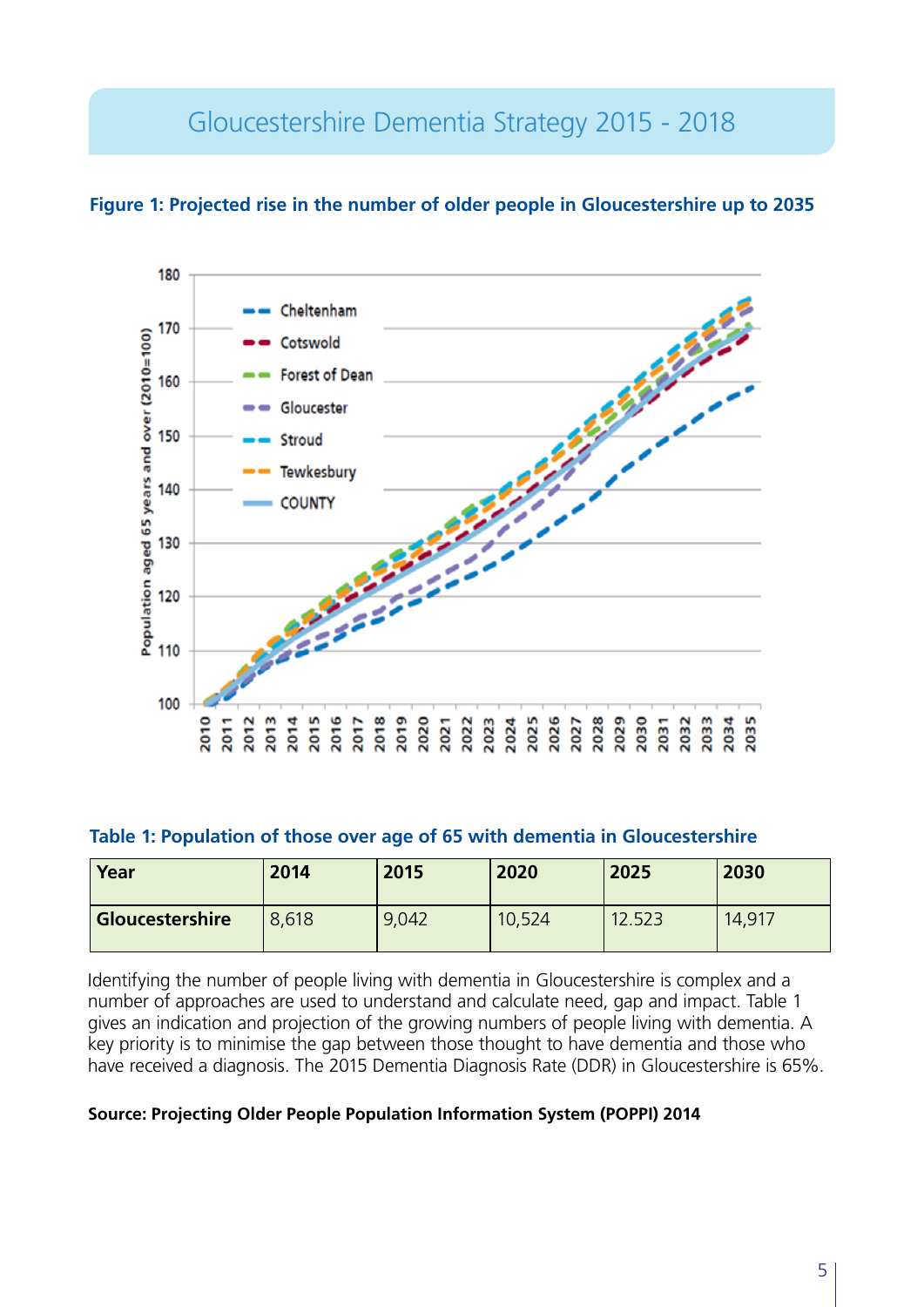In 2012, the National Dementia Strategy was strengthened by the Prime Minister's Challenge. Locally this saw significant local activity in the development of Dementia Friendly Communities and the Intergenerational Dementia projects. The Care Act 2014 and recent publication of Prime Minister's Challenge on Dementia 2020 (DoH 2015) gives further clarity on future direction of travel, and will be reflected in this strategy. For example:

- Focus on prevention of dementia
- Reducing waiting times for diagnosis
- Providing quality post diagnostic support
- Supporting carers
- Dementia training and education to improve workforce skills and knowledge
- Dementia Friendly Communities and Businesses
- Wider local Dementia Action Alliance sign up
- Increased research, and access to participate in research

The strategy will also align to, seek to influence and support local health and social care initiatives that affect dementia and older people. The Gloucestershire County Council *Growing Older in Gloucestershire* policy set out 4 steps to supporting people that ensures effective use of limited resources that are dependent on a partnership approach:<sup>3</sup>

- • Active individuals
- Active communities
- Getting people back to independence
- Being there when we're needed

In order to ensure that people get the right support, there is a need to shift to more preventative and self-care approaches, and this strategy will align with the National Institute Clinical Excellence's *Dementia, disability and frailty in later life – midlife approaches to prevention guidance when it is published.*<sup>4</sup>



<sup>3</sup> Growing Older in Gloucestershire

http://glostext.gloucestershire.gov.uk/documents/s24587/8%20Growing%20Older%20in%20 Gloucestershire%20Policy%20Document.pdf

<sup>&</sup>lt;sup>4</sup> NICE July 2014: *Disability, dementia and frailty in later life – mid-life approaches to prevention* https://www.nice.org.uk/guidance/gid-phg64/documents/disability-dementia-and-frailty-in-later-life-midlifeapproaches-to-prevention-supporting-documents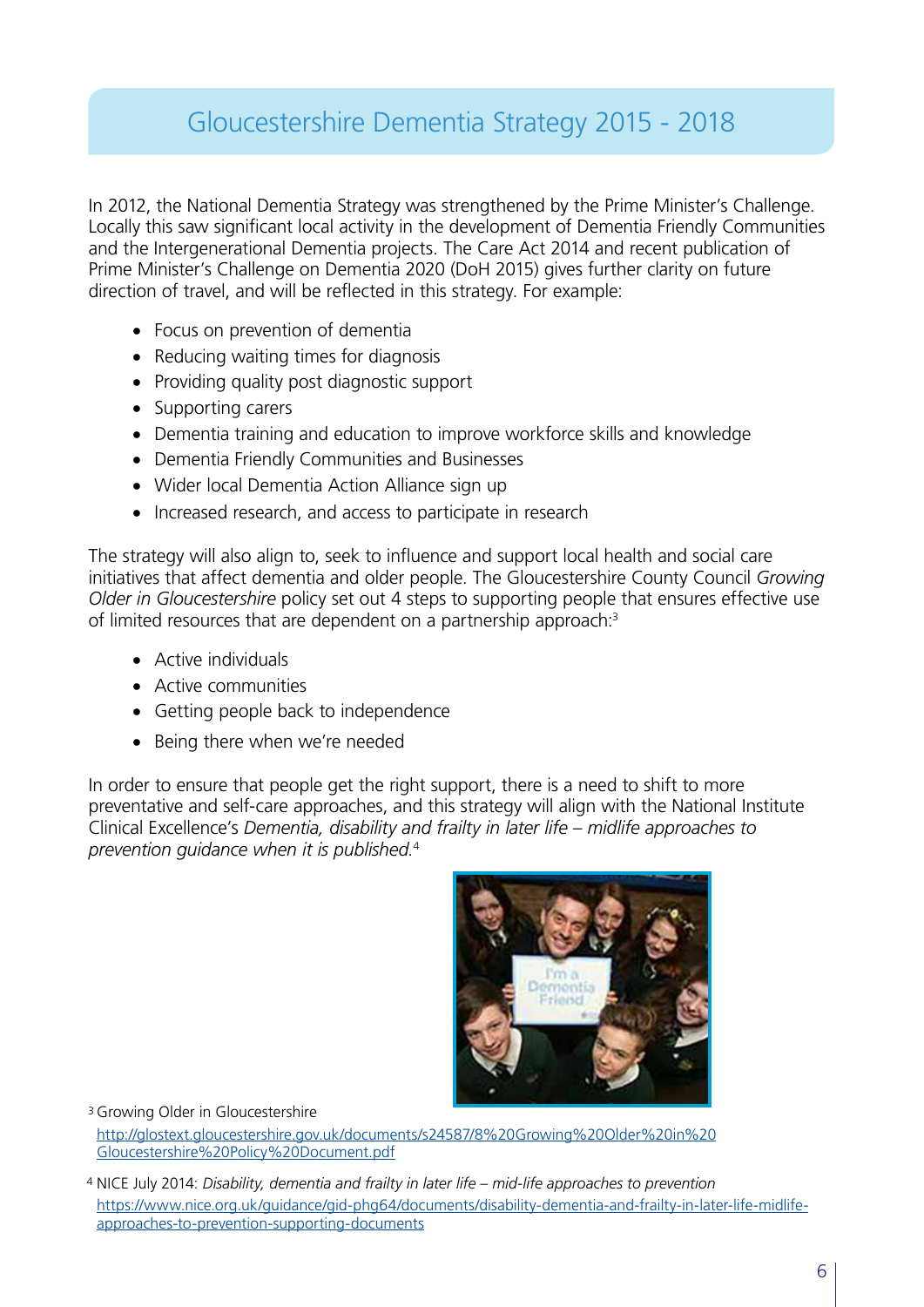#### *The Growing Older in Gloucestershire* Action Plan is linked to Better Care Fund outcomes:<sup>5</sup>

- Reduce numbers of people over 65 in residential care
- Reduce hospital admissions
- Ensure people are at home 91 days after hospital discharge
- Reduce delayed transfers of care
- Improve service user experience
- Improve quality of life for carers

The recently published Gloucestershire County Council's Market Position Statement for the Care of Older People is underpinned and supports the aspirations and expectations described above through analysis of the Older People's care and support services in Gloucestershire.<sup>6</sup>

The Gloucestershire Joint Health and Wellbeing Strategy Fit for the Future is a joint health and social care strategy that considers local priorities for wellbeing from birth to death. Dementia is a key area in enabling ageing well; the Delivery Plan 2014 – 2016 links to programmes of work described later in this strategy.<sup>7</sup>

Another key joint strategy recognises the contribution that carers make and sets out a commissioning framework to strengthen support for carers, based on the views and priorities of local carers; Joint Gloucestershire County Council and NHS Gloucestershire Carers Commissioning Strategy 2013-20168



- 5 http://www.england.nhs.uk/ourwork/part-rel/transformation-fund/bcf-plan/
- 6 Gloucestershire County Council. 2015. Market Position Statement for the Care of Older People. http://www.gloucestershire.gov.uk/CHttpHandler.ashx?id=63694&p=0
- 7 Gloucestershire Health & Wellbeing Board. 2012. Gloucestershire Health and Wellbeing Strategy 2012-2032: fit for the future. http://www.gloucestershire.gov.uk/CHttpHandler.ashx?id=56736&p=0
- 8 Gloucestershire County Council and NHS Gloucestershire. 2013. Joint Gloucestershire and NHS Gloucestershire Carers Commissioning Strategy 2013 – 2016.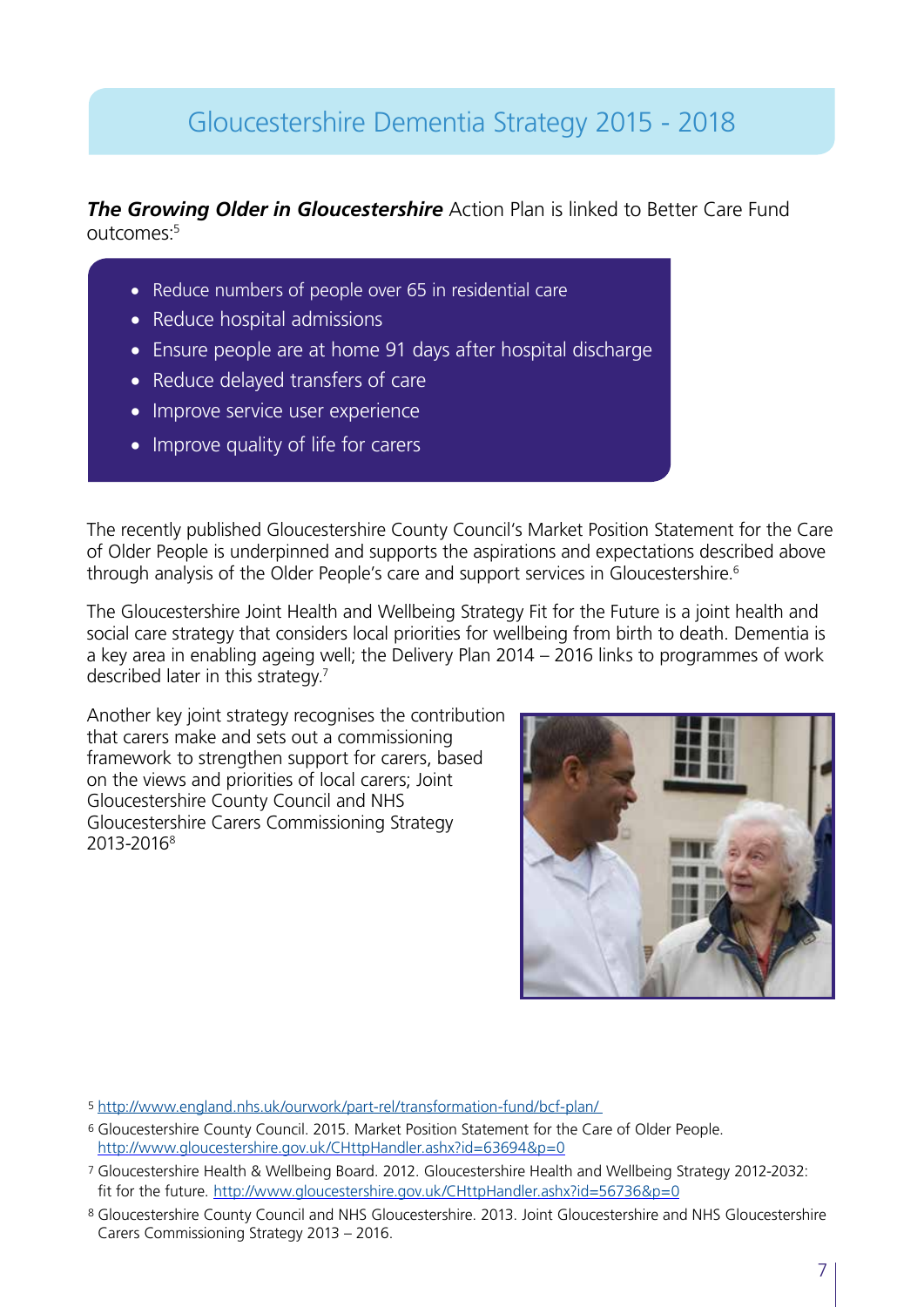### **Principles and Values: Five themes**

#### **1. Dementia is everyone's business**

The Gloucestershire National Dementia Strategy partnership has worked to consistently challenge the perception and stigma surrounding dementia, using the Gloucestershire Dementia Training and Education Strategy as the platform to raise dementia awareness and improve competency.

People living with dementia need support to access local services and increasingly, it is recognised this need is not necessarily best served by health and social care services; communities have assets and resources that can connect to those living with dementia. This is aptly highlighted in Gloucestershire County Council's policy paper *Growing Older in Gloucestershire.* It is therefore imperative that all statutory, non statutory organisations and community groups have a shared understanding of, responsibility for and commitment to dementia.

In order to develop strong, supportive communities with services that respond to the needs of people living with dementia, we will:

- Maintain and widen the partnership approach to supporting those living with dementia
- Aspire to make Gloucestershire a Dementia Friendly County
- Share learning and celebrate best practice

#### **2. People living with dementia are engaged, involved and informed**

The National Dementia Strategy and the local Gloucestershire Dementia Action Plan were shaped on wide stakeholder engagement. This strategy will continue to build on that principle, recognising that a communication strategy needs to underpin all the work programmes.

Effective communication also needs to reflect a commitment to listening and acting on those views, concerns or issues aired, and this strategy will endeavour to be outcome-orientated action by:

- • **Informing**
- • **Consulting**
- • **Engaging**
- • **Involving**
- • **Collaborating**
- • **Empowering**

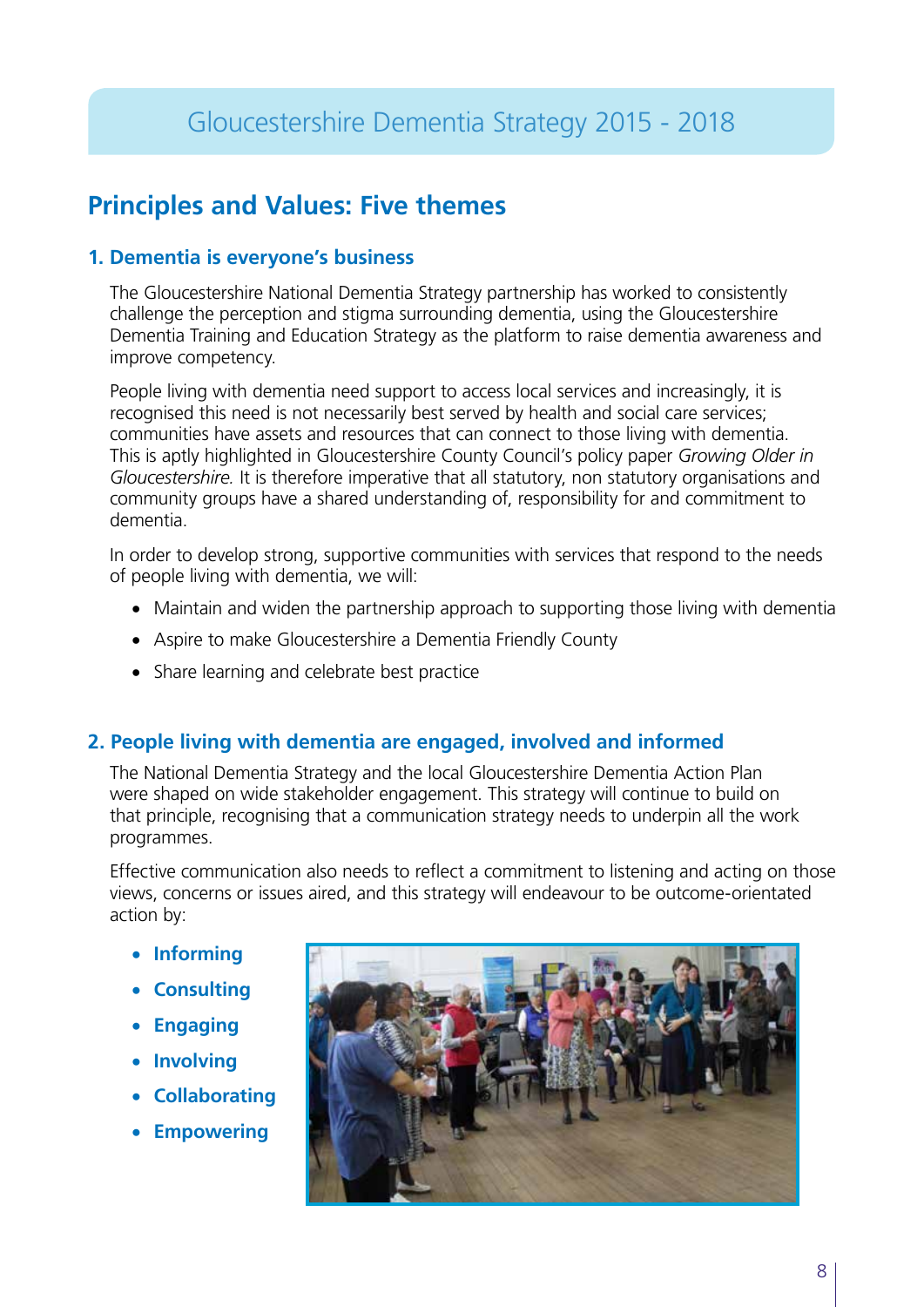#### **3. The person living with dementia and their carer/family are the key focus**

It is increasingly recognised that older peoples' health issues are complex, and that dementia may be one of several issues. This strategy's approach will be to aspire to a provision of local care that is person centred and accessible to all Gloucestershire residents, regardless of background.

Local carers have identified a key need for access to the right information, advice and support at the right time. The challenge is to underpin this approach with a county workforce which has the knowledge and understanding of services that support people living with dementia and are able to connect people appropriately.

There are a number of local approaches to integrated services across health and social care, and this dementia strategy needs to ensure that dementia is considered in the way that Gloucestershire shapes services in the future.

#### **4. Dementia as a long term condition, ranging from prevention to end of life**

Increasing life expectancy, combined with the demographic impact of ageing and dementia requires action to ensure that extra years are lived in good health. Healthy lifestyle choices are the key to reducing the risk of developing dementia, as well as improving the quality of life for those living with dementia. Promoting healthy ageing by focusing on making healthy choices would help to maintain physical and cognitive function for a longer time.

Identifying dementia and offering a timely diagnosis remain key national and local ambitions, particularly in ensuring that services match local need. Diagnosis offers timely access to treatment and support, whilst offering an opportunity to plan for the future. There will be a continued focus on Dementia Diagnosis Rates (DDR), recognising that this needs to be supported by quality and accessible post diagnostic support for patients, carers and professionals.

This strategy will build on the links with End of Life strategy and tools that have been developed locally; the Advanced Care Plan and Best Interests Tool.

#### **5. Ensuring that the county workforce has the knowledge and skills**

The local Dementia Training and Education Strategy is now well established and recognised as a quality resource. It consists of a comprehensive set of resources to meet the differing requirements of those providing informal and formal care for people living with dementia, and is delivered by a team of specialist education nurses. The local strategy has been widely adopted as good practice elsewhere, but continues to review local priorities in order to deliver training that creates a positive learning culture in Gloucestershire.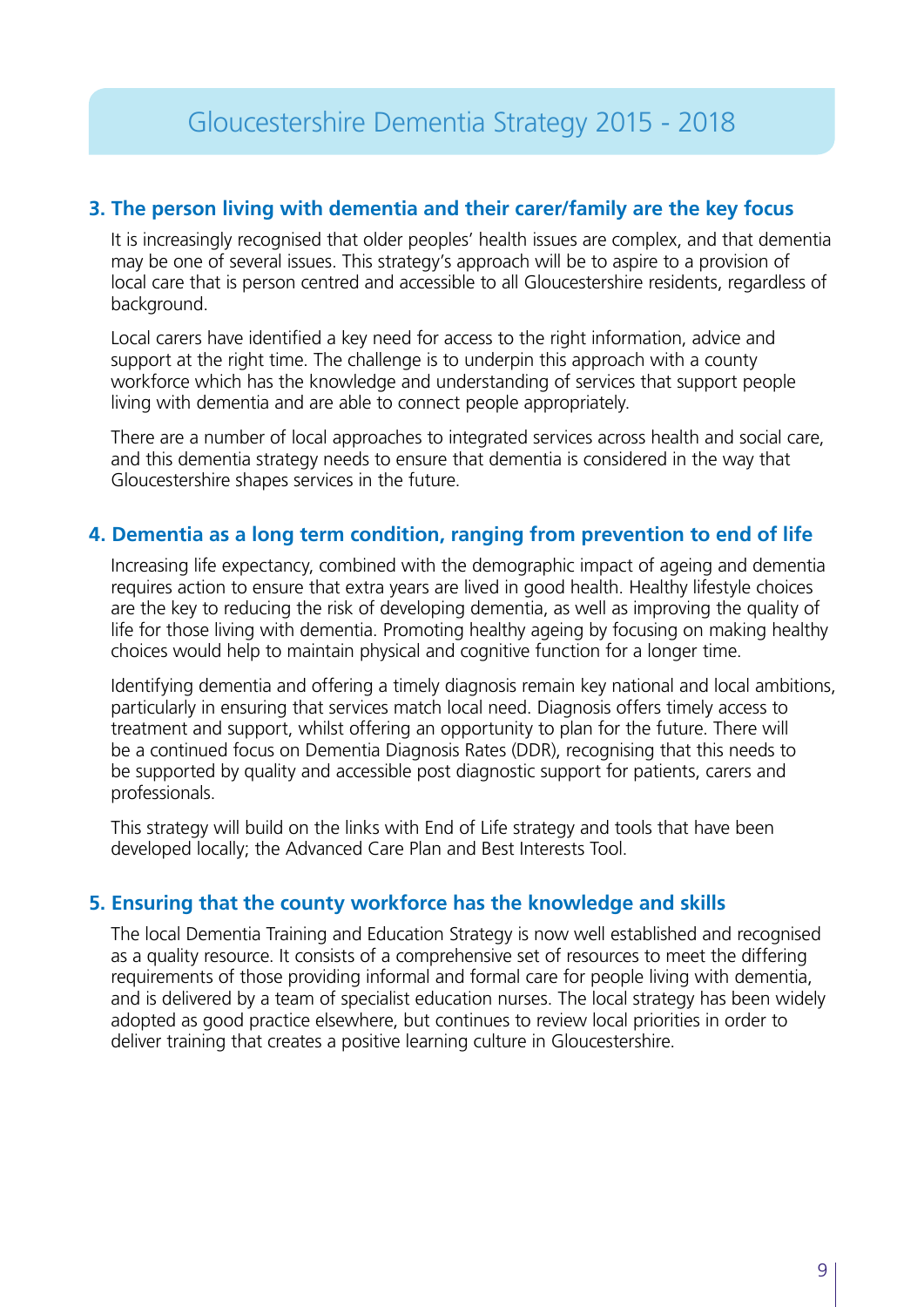# **Programmes of Work 2015 - 2016**

| <b>Theme</b>                                                               | <b>Programmes of work</b>                                                                                                                                       |
|----------------------------------------------------------------------------|-----------------------------------------------------------------------------------------------------------------------------------------------------------------|
| 1. Dementia is<br>everyone's business                                      | • Strengthening the links with the Health & Wellbeing<br>Board, social care and Public Health                                                                   |
|                                                                            | • Increase Gloucestershire sign up to a Dementia Action<br>Alliance (DDA) network, developing a model that<br>supports local DAAs with county leadership        |
|                                                                            | • Widening access to Gloucestershire Fire & Rescue Service<br>Home Safety Checks following diagnosis                                                            |
|                                                                            | • Linking Intergenerational Dementia Project with young<br><b>BME</b> groups                                                                                    |
|                                                                            | • Re-establishing the link with Dementia Friendly<br>Community initiatives                                                                                      |
|                                                                            | • Development of a partnership bid alongside the<br>Gloucestershire Archives project that widens access for<br>older people and BME groups through reminiscence |
| 2. People living with<br>dementia are<br>engaged, involved<br>and informed | • A communication strategy to underpin all<br>programmes of work and using a wide range of<br>media                                                             |
|                                                                            | • Develop continuous programmes of listening events<br>and activities                                                                                           |
|                                                                            | • Partnership with Health Watch and Lay Champions                                                                                                               |
| 3. Placing the person                                                      | • Developing peer support and befriending                                                                                                                       |
| living with dementia<br>and their carers/<br>families at the centre        | • Development of a carers pathway that provides the<br>appropriate level of information and enables carers to<br>access the right services at the right time    |
|                                                                            | • Development of BME community hub for older people                                                                                                             |
|                                                                            | Engage, inform and influence other health and social<br>$\bullet$<br>care programmes that impact on dementia and older<br>people                                |
|                                                                            | • End of Life                                                                                                                                                   |
|                                                                            | <b>Better Care Fund</b>                                                                                                                                         |
|                                                                            | <b>Care Act</b><br><b>Learning Disabilities</b>                                                                                                                 |
|                                                                            | <b>Urgent Care</b>                                                                                                                                              |
|                                                                            | <b>Integrated Community Teams</b>                                                                                                                               |
|                                                                            | Reabablement                                                                                                                                                    |

**Community, acute & mental health inpatients**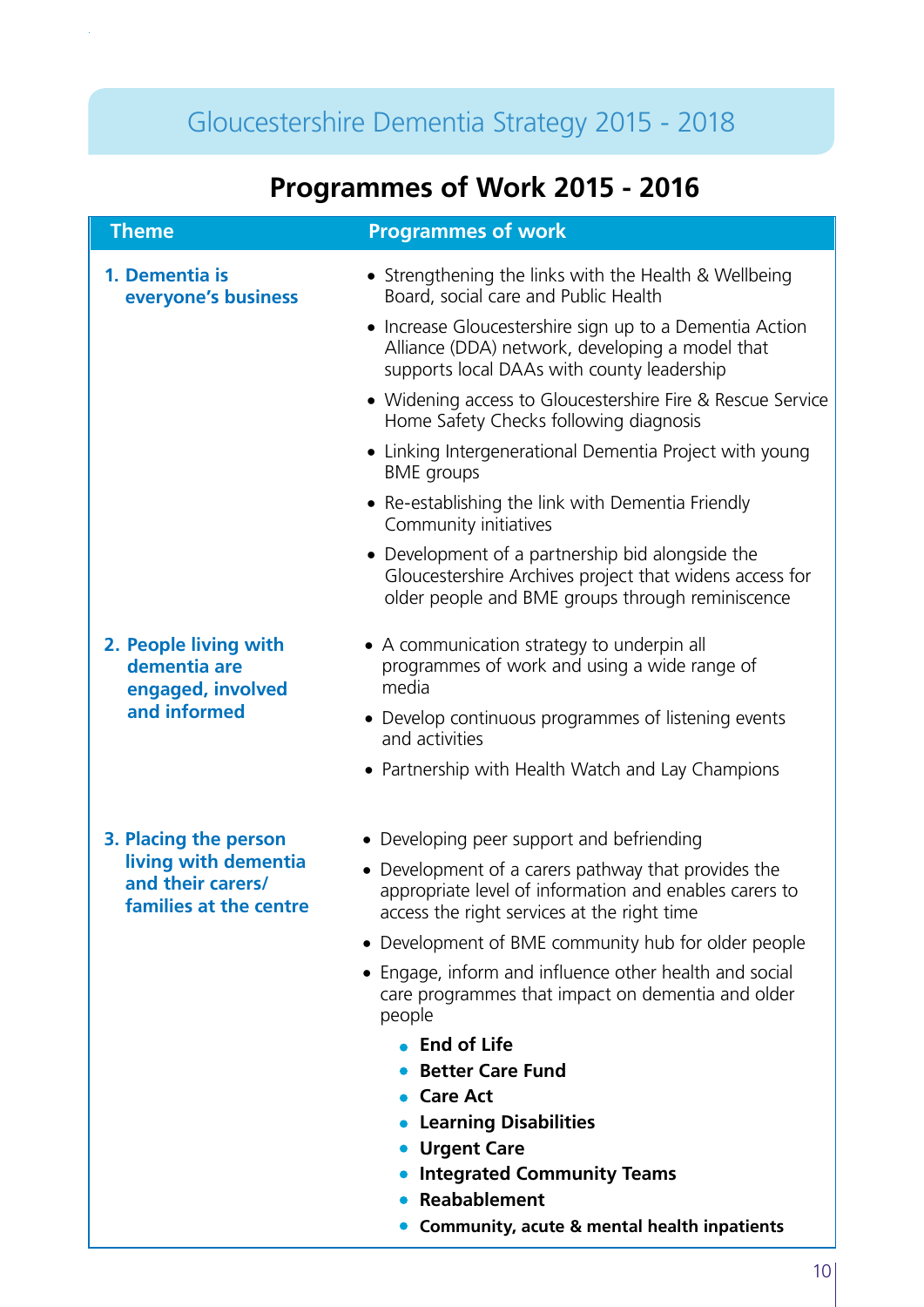| Gloucestershire Dementia Strategy 2015 - 2018                                                                                                  |                                                                                                                                             |  |  |  |
|------------------------------------------------------------------------------------------------------------------------------------------------|---------------------------------------------------------------------------------------------------------------------------------------------|--|--|--|
|                                                                                                                                                | • Care Homes<br>• Quality<br>• Clinical Programmes<br><b>• Cultural Commissioning</b>                                                       |  |  |  |
| 4. Recognising<br>dementia as a Long<br><b>Term Condition</b>                                                                                  | • Improving dementia diagnosis rates and enabling<br>diagnosis in primary care<br>• Increasing use of Gloucestershire Advance Care Planning |  |  |  |
|                                                                                                                                                | (ACP)<br>• Improving time from referral to diagnosis in secondary<br>care                                                                   |  |  |  |
|                                                                                                                                                | • Strengthening post diagnostic support in collaboration<br>with partners to provide a clear pathway from diagnosis<br>to end of life       |  |  |  |
|                                                                                                                                                | • Improving quality and access to information and data                                                                                      |  |  |  |
|                                                                                                                                                | • Responding to the NICE Prevention Guidelines                                                                                              |  |  |  |
|                                                                                                                                                | • Improving dementia clinical leadership                                                                                                    |  |  |  |
|                                                                                                                                                | • Improving frailty assessment and care planning                                                                                            |  |  |  |
|                                                                                                                                                | Care plans to support behaviours that challenge<br>and recognising end of life; Gloucestershire 5 Step<br>Approach                          |  |  |  |
|                                                                                                                                                | • Reducing inpatient length of stay                                                                                                         |  |  |  |
|                                                                                                                                                | • Introducing Amyloid PET scan and care for Young Onset<br>Dementia                                                                         |  |  |  |
| 5. Ensuring that the<br>county workforce has<br>the knowledge and<br>skills to provide high<br>quality care for people<br>living with dementia | • Continued development and investment of Dementia<br>Training and Education Strategy                                                       |  |  |  |
|                                                                                                                                                | • Alignment of local resources with tiered training initiatives<br>for both health and social care workforces                               |  |  |  |
|                                                                                                                                                | • GP Dementia Summit                                                                                                                        |  |  |  |

NB – this strategy is continuing to develop and will be reissued quarterly to enable current development work to be reflected in the strategy. For example:

- Dementia and Learning Disabilities
- Public Health engagement to produce a local prevention strategy aligned to the anticipated NICE Guidance
- Updated Dementia training and Education Strategy priorities
- National guidance

For further information, please contact: **hein.leroux@nhs.net helen.vaughan1@nhs.net**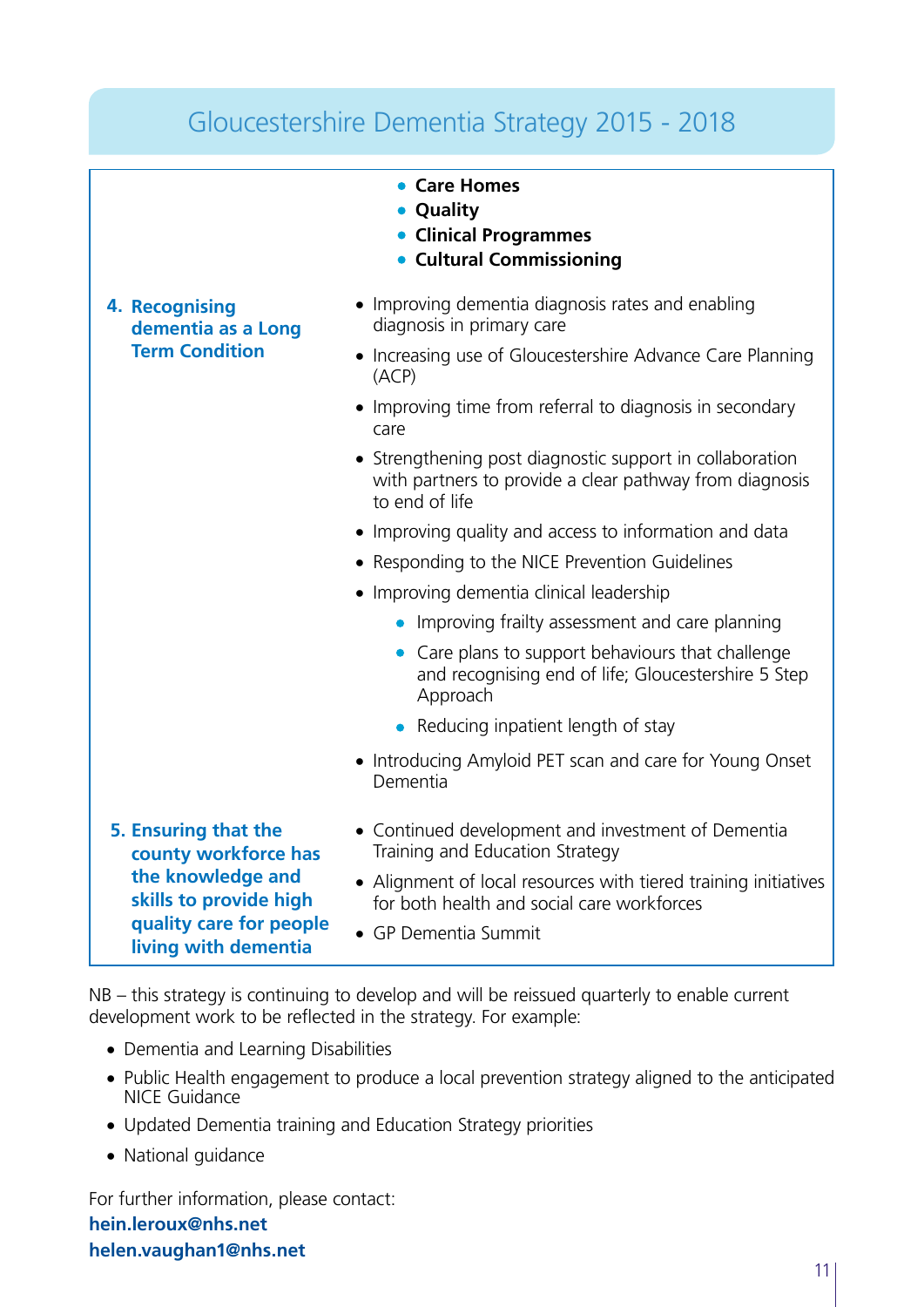### **APPENDIX ONE**

The design below shows an early representation of the themes and priorities for the refreshed dementia strategy that was based on the 2014 Gloucestershire NHS Health Community *Joining Up Your Care* consultation.9

### **Gloucestershire Dementia Strategy 2015 – Priorities**

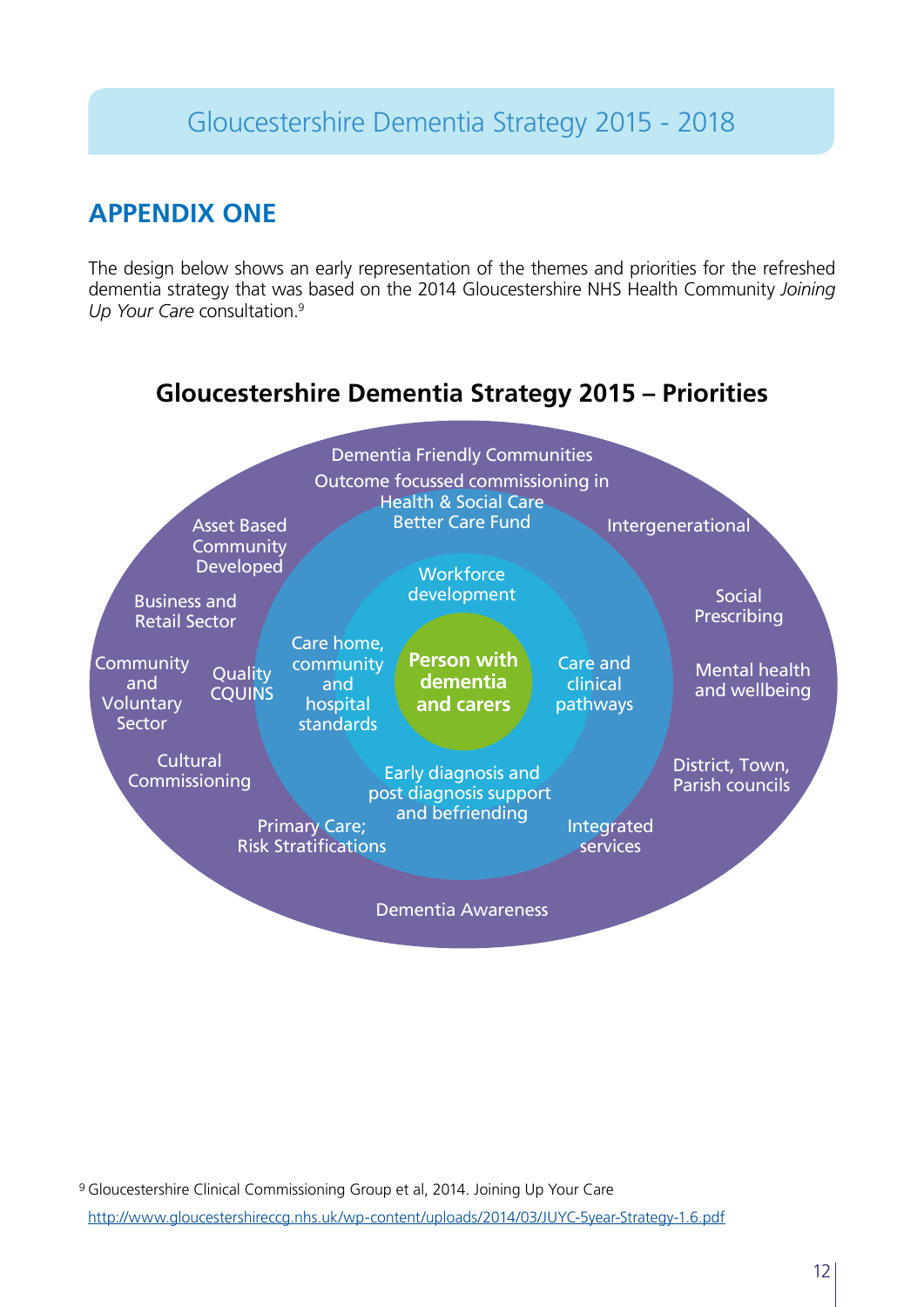### **Contributors**

Alison Curson Alison Bradshaw Angela Willis Bill Wragge Claire Ward David Hearn Dawn Allen Des Gorman Di Billingham Dr Emma Phillips Dr Hein Le Roux Dr Ian Donald Dr Martin Ansell Gemma Slobom Gina King Glynis Symonds Halaina Gillam Helen Bown Helen Chrystal Helen Vaughan Holly Beaman Jan Courtney Jan Furniaux Jem Sweet Jennifer Sanger Julie Bruce-Watt Julie Mitchell Lee Hawthorne

Lena Maller Kathy Holmes Kathy Campbell Katie Parker Louise de Lloyd Lynn Dhany Lynne McEwan Mandy Hampton Margaret Willcox Mark Thompson Mary Keating Mary Morgan Nicky Partridge Pamela Adams Penelope Graham Rachel Peak Riki Moody Rosaleen Taylor Rose McDowall Sally Waldron Sarah Everitt Sarah Riordan-Jones Sarah Warne Sola Aruna Sue Keane Tina Kukstas Zain Patel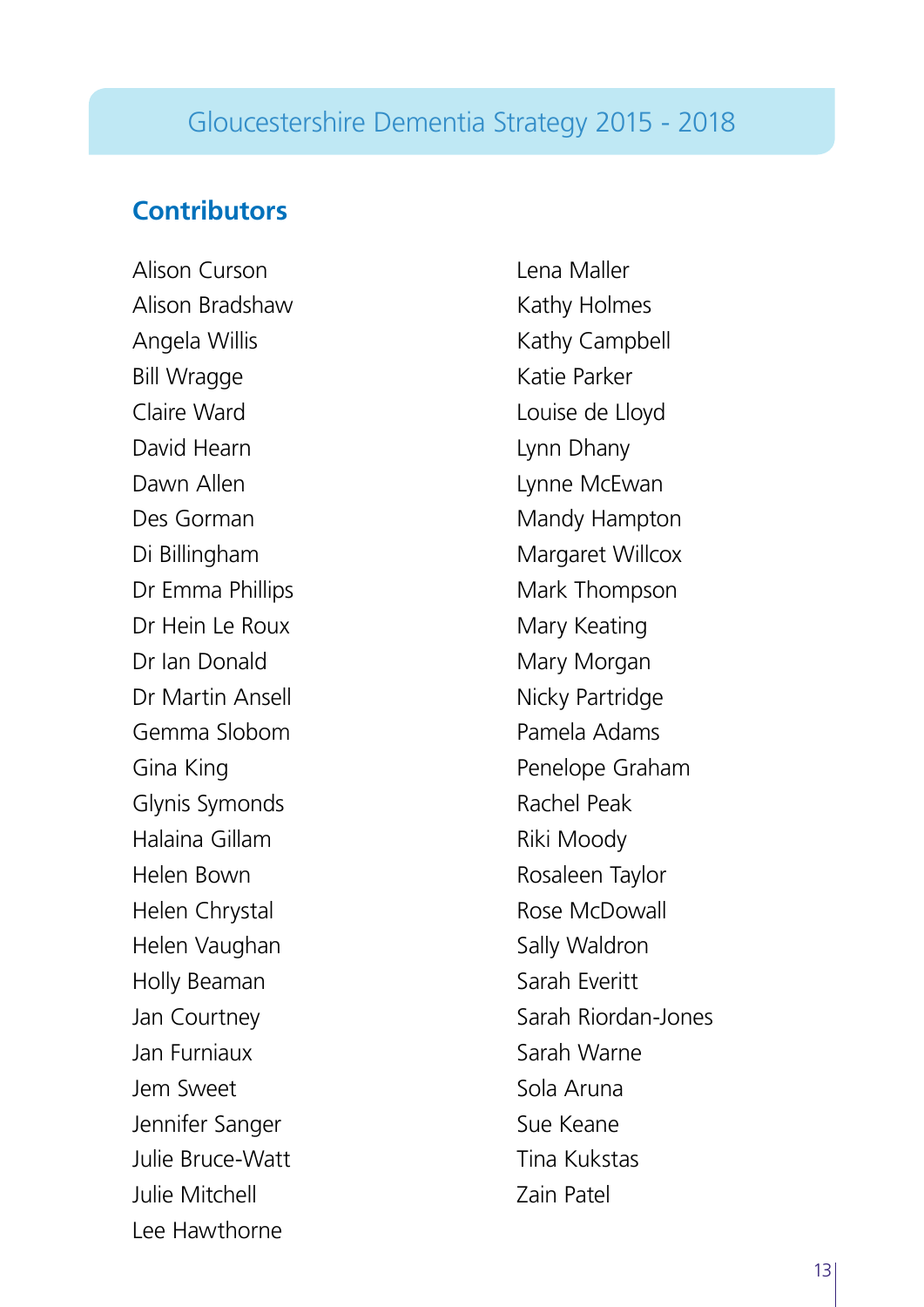

Dr Hein Le Roux, Clinical Lead for Dementia, NHS Gloucestershire CCG, with his son and grandfather, who had dementia

*"It was painful to see my grandfather declining. I think dementia is a very personal experience that spans the generations and that being a doctor or clinician who understands might just help that person on their journey a little."*